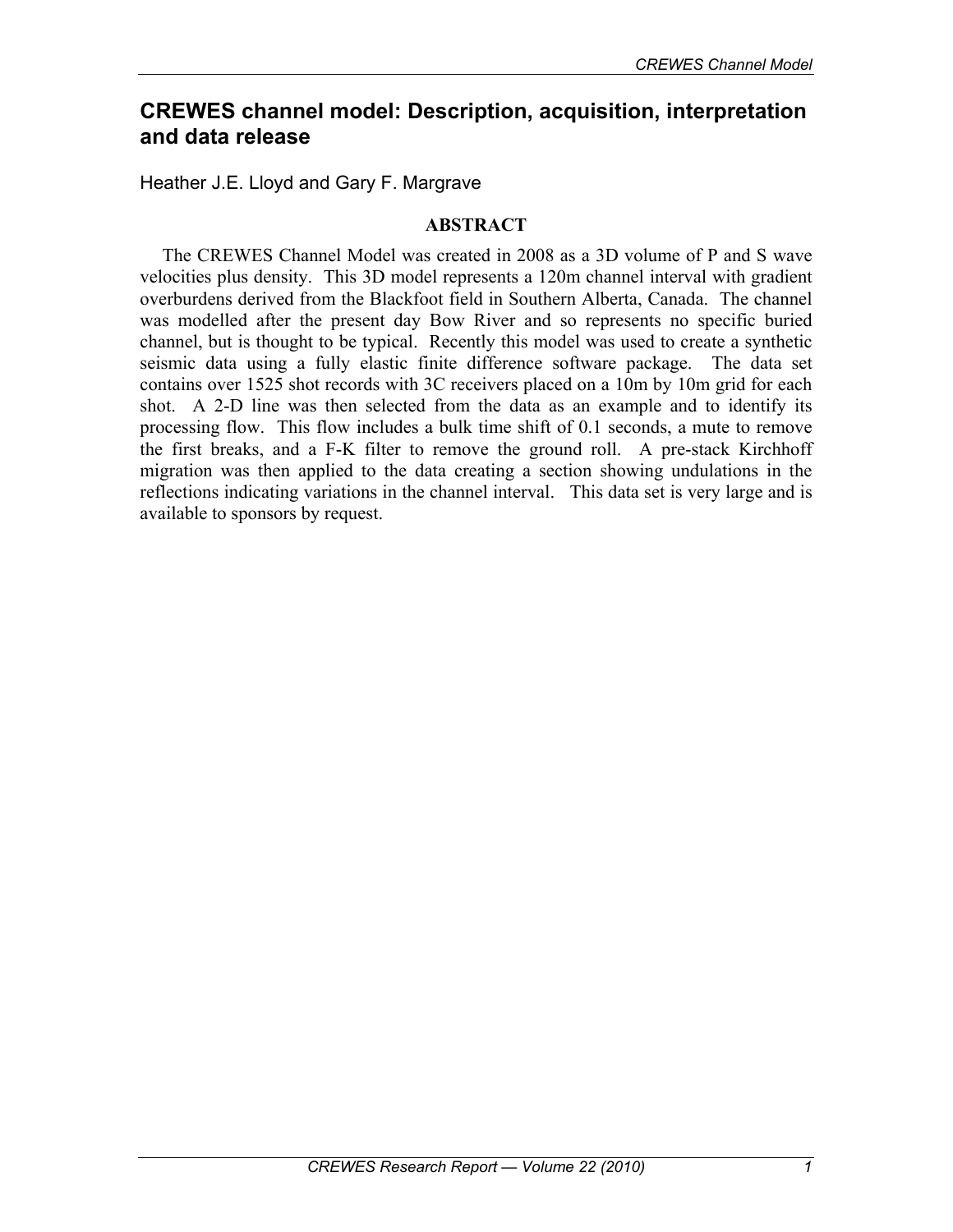

### **MODEL DESCRIPTION**





FIG 1c. P-Wave velocity map for 1620m depth

Margrave et al. (2008) created a 3D isotropic elastic model of a channel. This velocity model consisted of 5 digitized maps which were based on the Bow river in Calgary, Alberta. These maps were created with 10 meter spacing in both the x and y direction creating a 2.4 km by 2.4 km area. The channel runs parallel to the y axis, with the x axis going across the channel. The digitized maps were then run through a process called krigging, a geostatistical method of interpolation commonly used in geologic and geophysical situations. This method was used to not only smooth the digitized maps but was also used to create 8 more maps, two maps between each of the 5 original digitized maps to create a total of 13. Smoothing and interpolating results of the krigging method can really be seen in the Figure 1b, where depth is equal to 1610. This map shows mostly the channel from 1620m, Figure 1c, but is underprinted by the channel at 1600m, Figure 1a. Krigging in this case also had an undesired affect were it created round artifacts which can be seen in the krigged maps.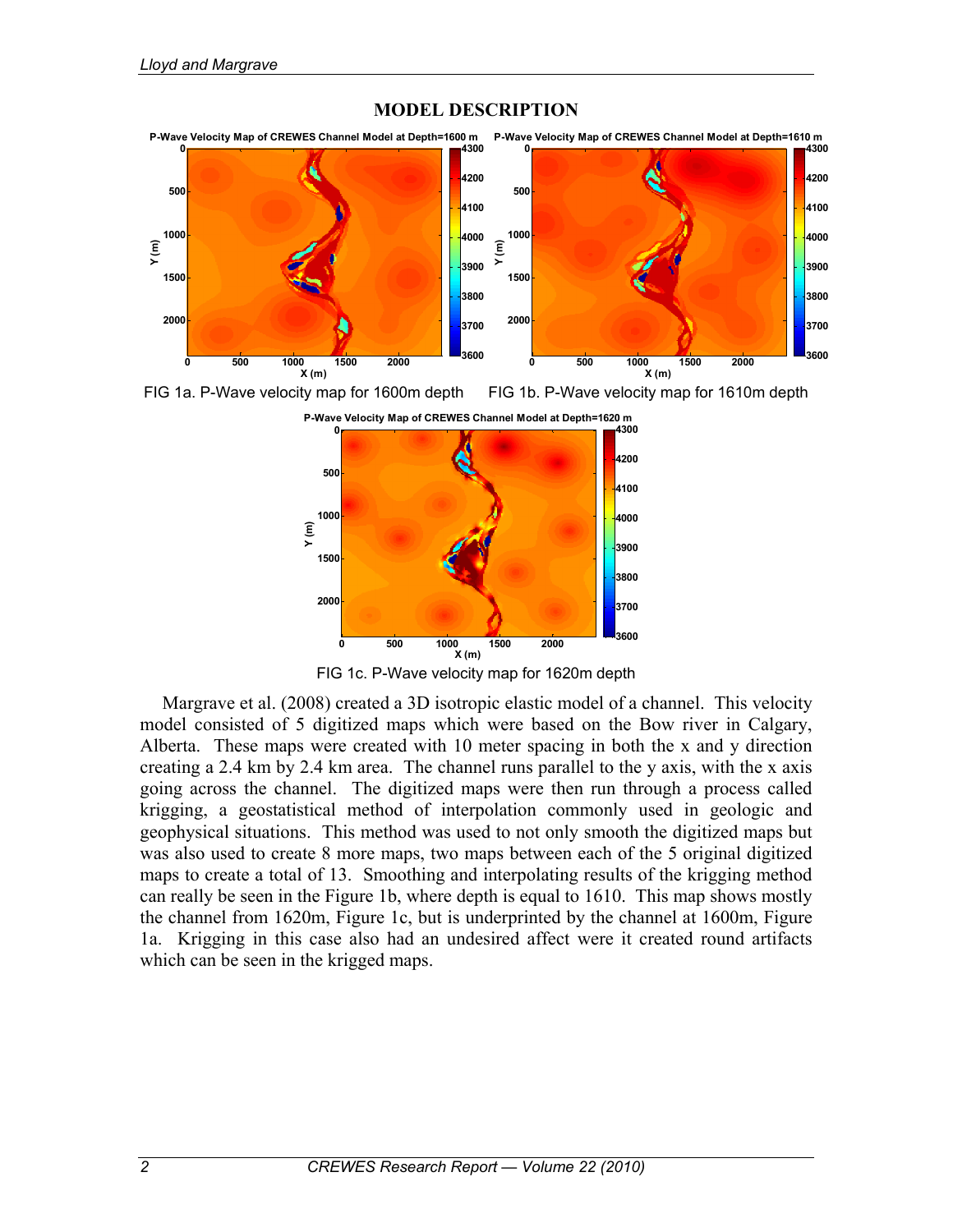

FIG 2. This figure shows the gradient overburden profile, based on the Blackfoot Field area in Alberta.

TABLE 1. Gradients for Overburden, Vp starts at 1500 m/s, Vs starts at 1100 m/s, Density starts at 2000 kg/m $^3$ .

| Unit                | Depth Interval<br>(m) | Vp Gradient<br>(m/s)/m | <b>Vs Gradient</b><br>(m/s)/m | Density Gradient<br>(kg/m <sup>3</sup> )/m |
|---------------------|-----------------------|------------------------|-------------------------------|--------------------------------------------|
| Gradient 1          | $0 - 50$              | 0.04167                | 0.2000                        | 0.5000                                     |
| Gradient 2          | $60 - 500$            | 0.7826                 | 1.3846                        | 4.5000                                     |
| Gradient 3          | $510 - 900$           | 1.8605                 | 3.4783                        | 4.0000                                     |
| Gradient 4          | $910 - 1400$          | 0.8929                 | 3.1250                        | 5.0000                                     |
| Gradient 5          | 1410 - 1490           | 0.8333                 | 1.0204                        | 1.0000                                     |
| Channel<br>Interval | $1500 - 1620$         | 0.4556                 | $-0.4776$                     | 1.3418                                     |
| Underburden         | $1630 - 2000$         | 0.0000                 | 0.0000                        | 0.0000                                     |

To create a three dimensional velocity model the krigged maps were then stacked on top of one another with a spacing of 10 meters to create a channel interval of 120 meters. The top of the channel model was placed at 1500 meters in the velocity model. Overburden gradients were then applied on top of the channel interval, Figure 2. The gradients were derived from the Blackfoot field in Southern Alberta, Canada. These gradient values can be seen in Table 1. The first gradient for the P-wave velocity is fairly steep, in order to model a fairly slow near surface. A few sections of the model can be seen in Figure 3, noticing the varying velocity values between 1500-1620 meters.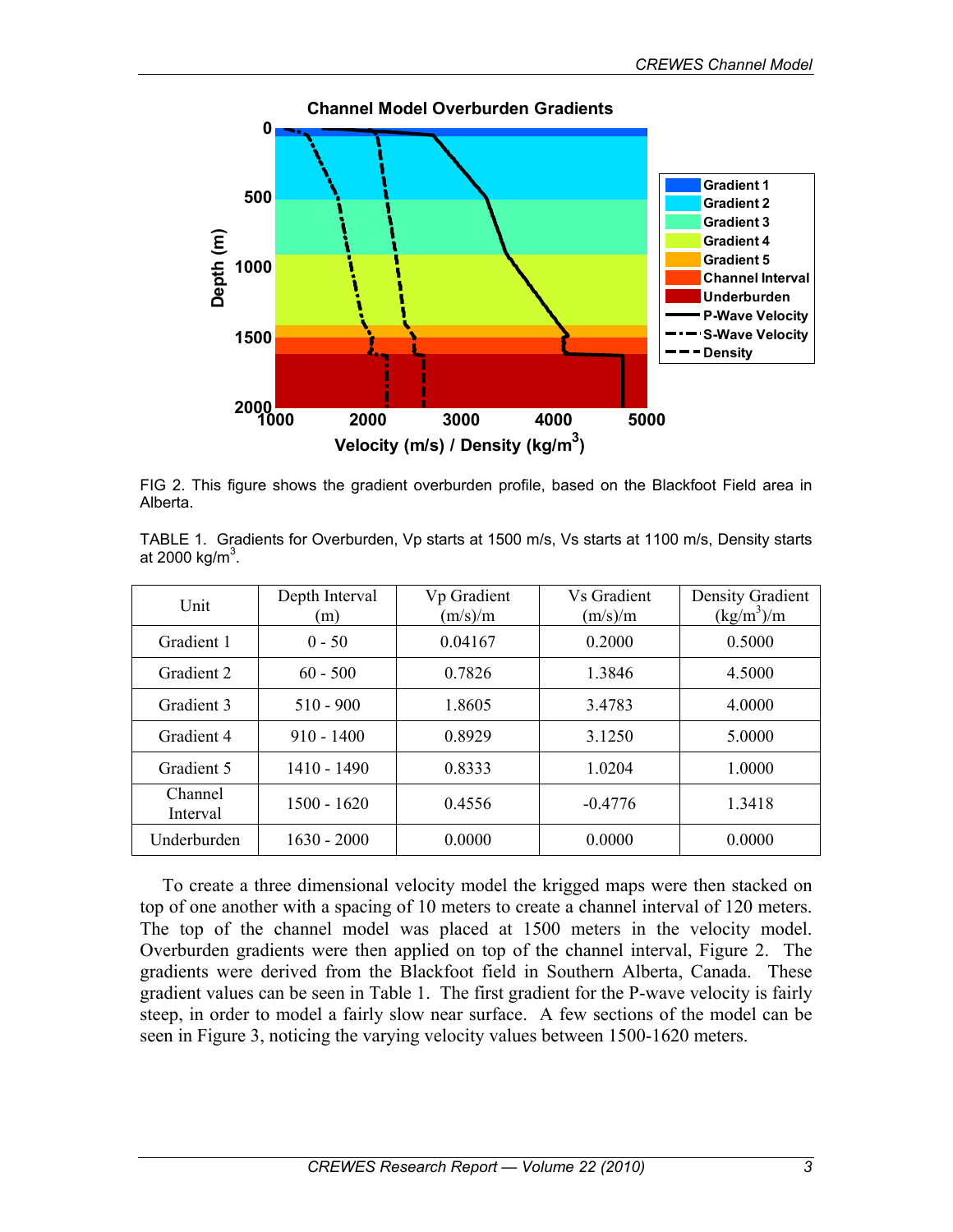

FIG 3. This figure shows the Vp / Vs ratio of the channel model in three different cross-sections. The one on the left is section where depth is equal to 1500m. The upper right section is a section that is running parallel to the channel at x=1200m. The lower left section is going across the channel at y=1200m. The crosshairs are to show where the other sections are located.

#### **SYNTHETIC AQUISITION**

To create a realistic 3D seismic dataset, Tiger, a fully elastic finite differencing software package, was used. The source wavelet was a 50 Hz Ricker wavelet, timedelayed by 0.1 seconds, given by Equation (1) and illustrated in Figure 4. The data was recorded to a total of 2 seconds with a time sample rate of 0.004 seconds. Receivers were placed on a 10m by 10m grid while the sources were arranged in lines parallel to the y-axis or N-S. These lines start at  $x=0$ m and end at  $x=2400$ m incrementing by 100m. The shots start at y=0m and increment by 40m making the total number of shots on each line equal 61 shot records. For the entire regular 3D geometry, there are a total of 1525 shot records. This geometry can be seen in Figure 5.



FIG 4. The wavelet used to generate the synthetic data is a time delayed Ricker wavelet pictured above.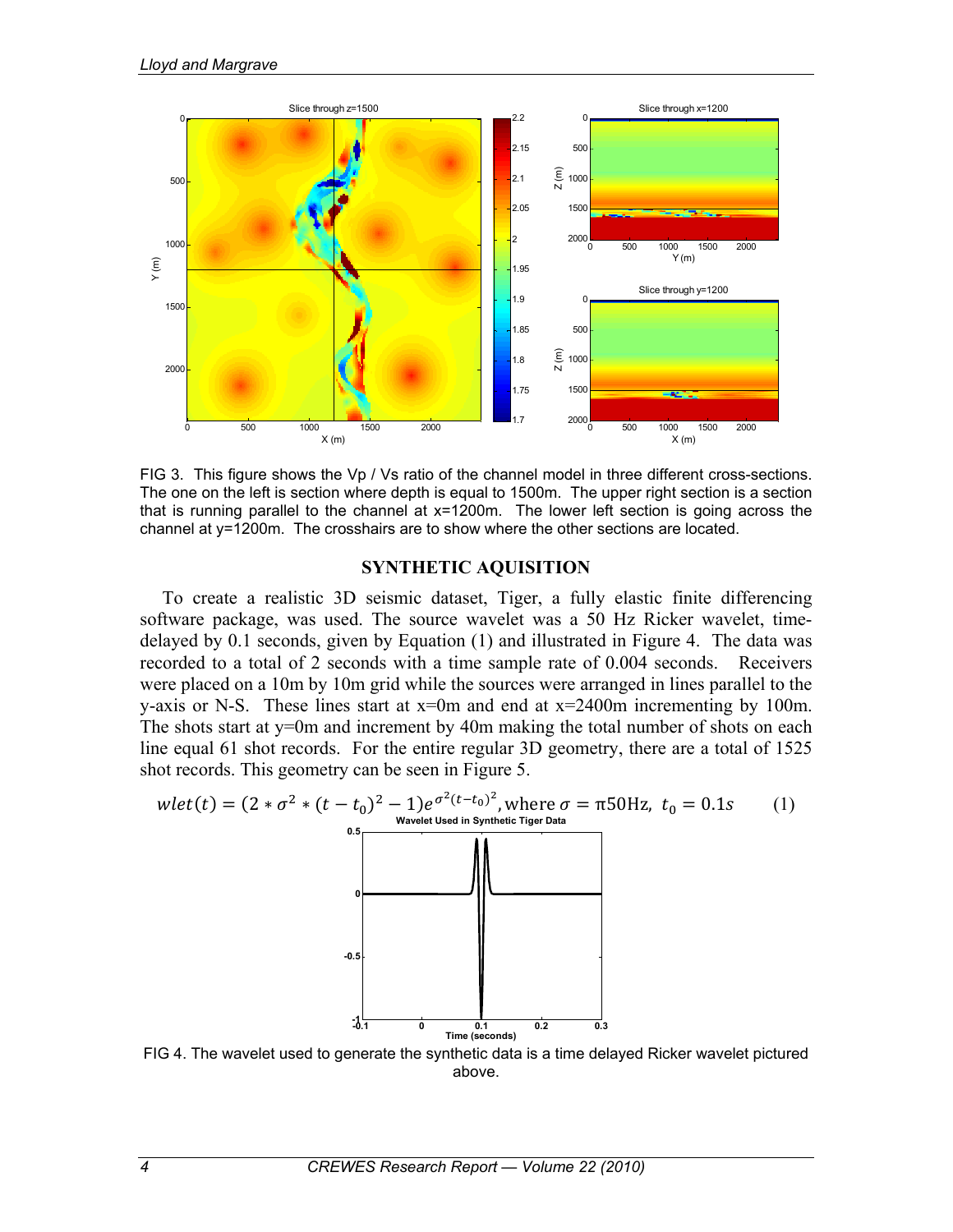

FIG 5. This figure shows the geometry of the synthetic survey. The geophones were lain on a 10m by 10m grid, these are represented by the green dots. The shots were lain in lines





Fig 6a. The P-wave impedance for a 1-layer model. The higher impedance layer is on the bottom where as the lower impedance layer is on the top.

Fig 6b. The vertical seismic response for the 1-layer model. The response for a positive impedance contrast, points to the right. The data is delayed by 0.1 s due to the time shift in the wavelet.

 Since the wavelet has a reverse polarity a simple experiment was done to see the response of a positive reflectivity contrast. The model can be seen in Figure 6a, this shows the P-wave Impedance of the model, note that the lower layer has a higher impedance than the upper layer. Figure 6b shows the seismic response as calculated in Tiger. Note that the central peak of the Ricker wavelet points to the right for a positive impedance contrast between two layers. Also this plot shows that the data has been shifted 0.1 seconds due to a time delay in source wavelet. This delay will need to be corrected for with a bulk time shift static correction.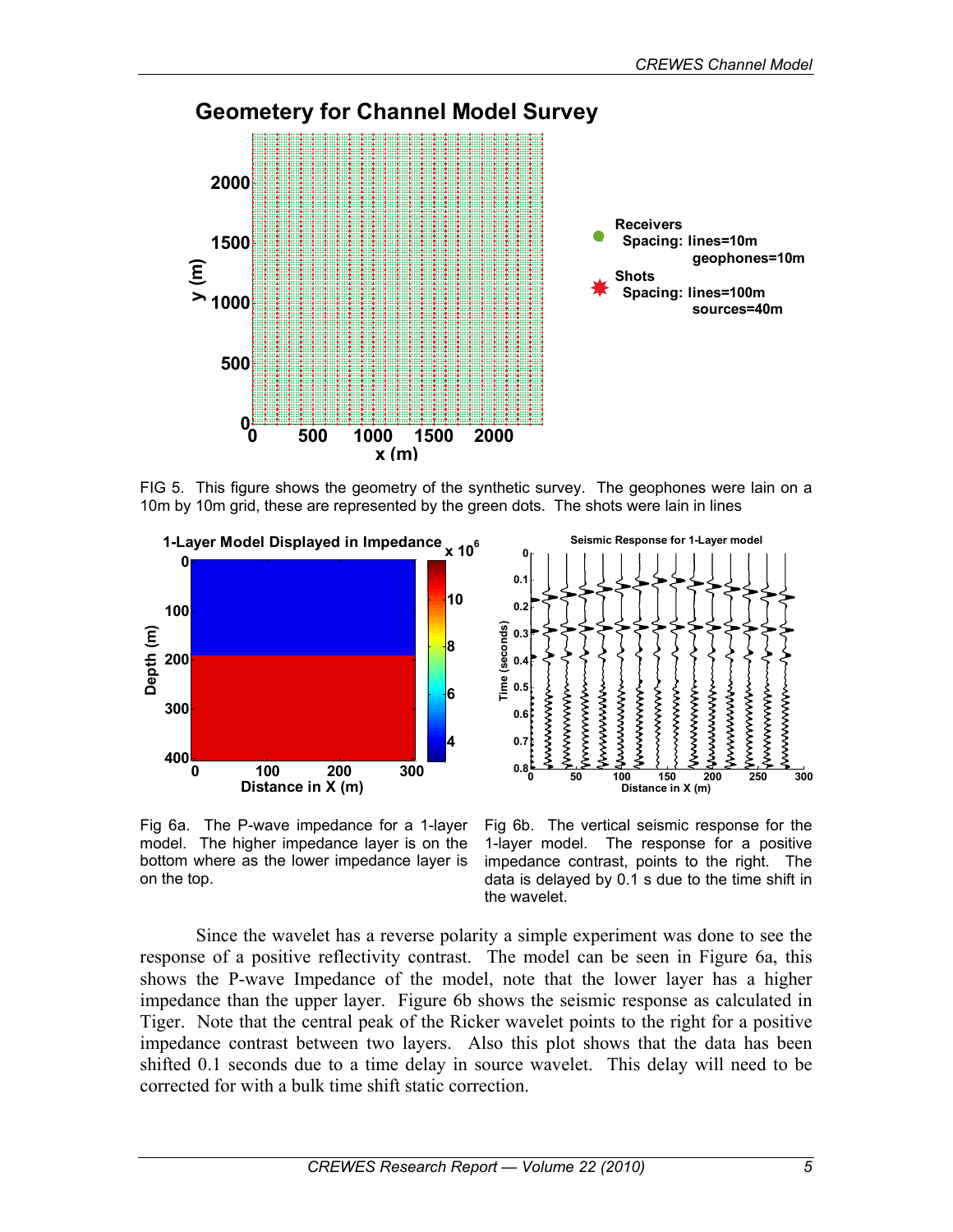

FIG 7a. This figure shows the time-depth curve for the primary waves. Using this it should take about 0.9023 seconds to the top of the channel (indicated by the intersection of the blue and red lines).



FIG 7b. The converted wave time-depth curve is represented in this figure. The first converted wave reflection of the top of the channel should arrive at about 1.4 seconds.



FIG 7c. This figure shows the time-depth curve for the shear waves. The first reflection of the shear wave off the top of the channel interval would arrive at about 1.8 seconds.

Figures 7a, 7b and 7c show the time-depth curves for the primary, converted and shear waves. These curves were not computed before the seismic experiment was done and therefore it has become evident that the shear response was not captured for all offsets. The near offsets of the shear wave were recorded at 1.9 seconds on the raw data but the maximum time recorded was only 2.0 seconds so but only offsets less than 800 m were captured in the data. This experiment has been planned to be repeated in the summer of 2011, with some changes to the overburden, at which time the full shear response will be recorded.

# **2-D LINE PROCESSING AND INTERPRETATION**

An additional shot line was also calculated along  $x=1200m$ , on this line the shots started at y=20m and then incremented by 40m such that on the x=1200 line there are shots every 20m starting at y=0m. A 2-D line was extracted in this area with both shot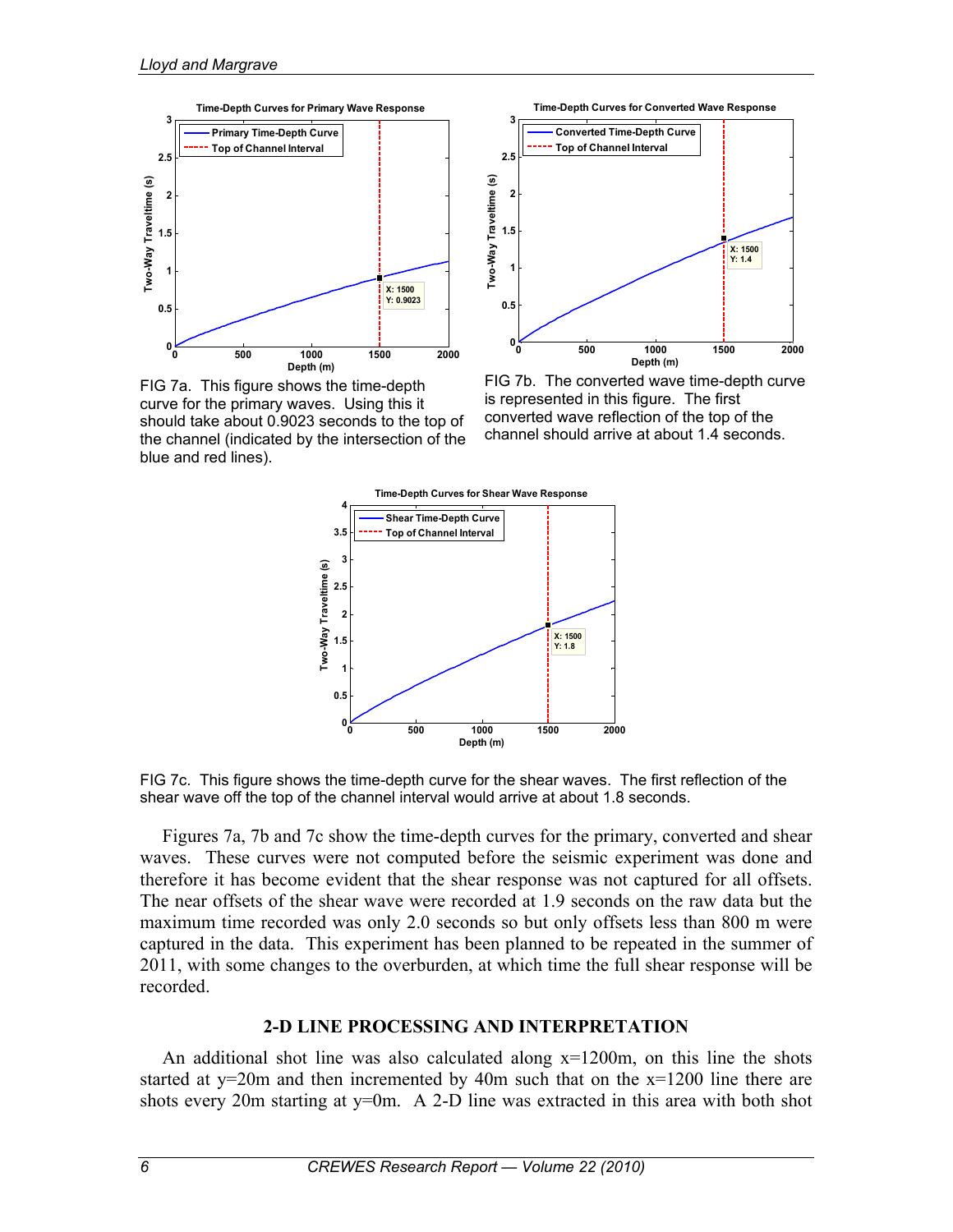and receiver spacing being 20m, figure 8, shows the location of the line with respect to the channel and figure 9 shows the Vp/Vs ratio along the line. The entire receiver array was live for each shot so this was a roll-in, roll-out, acquisition geometry. This line was then processed using VISTA by Gedco.



**Plan View of 2-D Line**

FIG 8. This figure shows the location of the 2-D line with respect to the channel. The receivers and shots are spaced every 20m, with the shots starting at 0m and the receivers starting at 10m.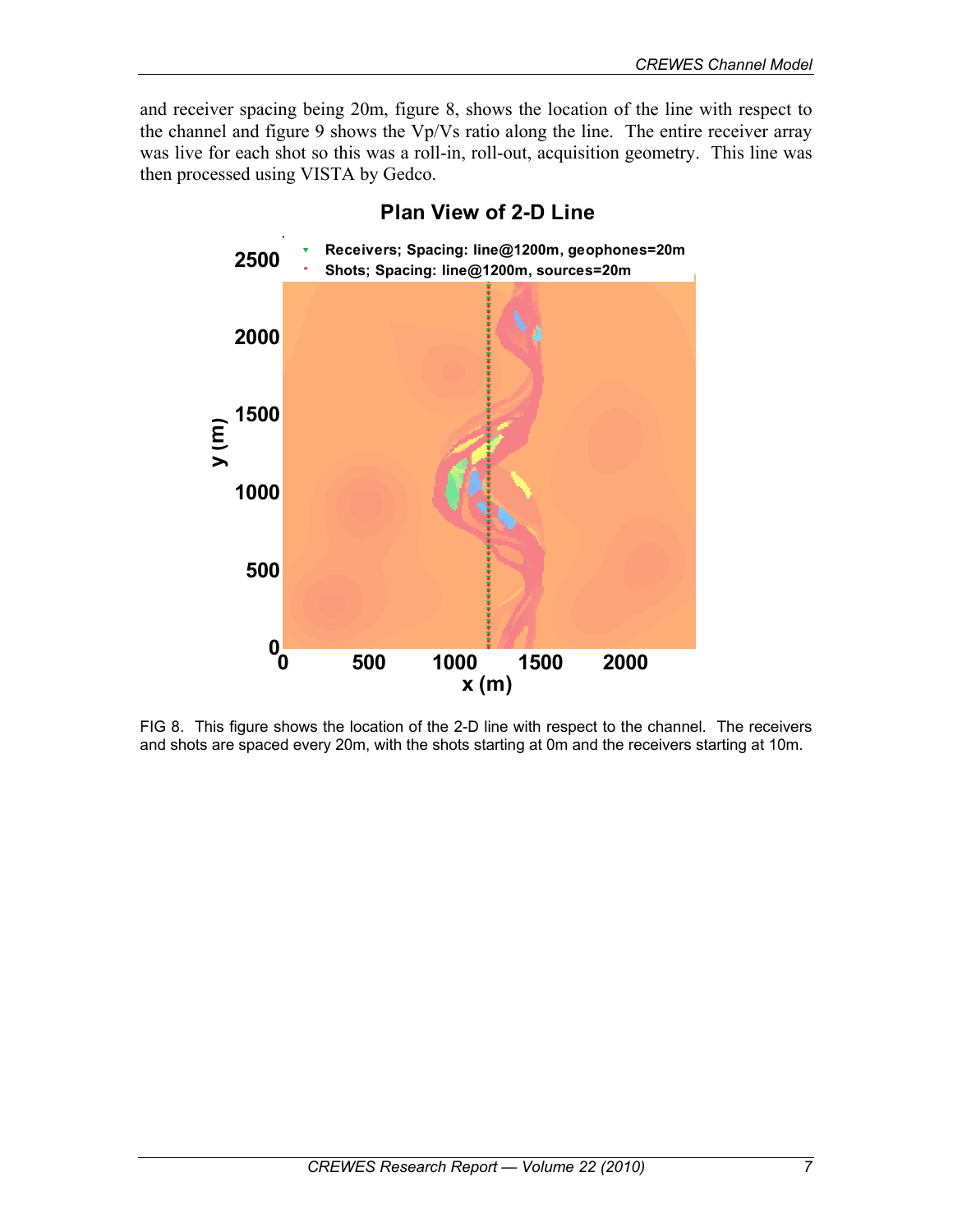

FIG 9. This figure shows the Vp/Vs ratio from the 3D model for the 2-D line. The receiver and source locations are also located on the figure top. The channel interval at 1500m -1600m indicates promising target areas.

Figure 10 shows the raw shot 61 which is at the center of the 2D line. There are two high energy events that have been identified as Event 1 and Event 2. The first thing that needs to be done with the data is to apply a bulk time static shift to correct for the time shifted wavelet. Figure 11 shows the static correction and a gain and AGC applied. More events can now be identified. Using a synthetic trace to identify the events, Event 3 is the channel interval, Event 4 is the change between gradient 2 and 3, and Event 5 is the change between gradient 3 and 4. The events at about 1.4 seconds are the converted wave response and the events at the about 1.8 seconds are the shear response as predicted in Figures 7b and 7c. Events 1 and 2 are very strong and overprint the channel layer therefore need to be removed. Event 1 can be removed from the data by creating a mute, but when Event 2 is removed with a mute it cuts off a significant amount of the channel interval. Therefore Event 2 will be removed using an F-K filter, Figure 12, and 13 shows the muted and F-K filtered data for shot 61 and shot 5, respectively. Figure 14 shows a post-stack normal move out corrected, Kirchhoff migrated section, the variability in the channel layer can be seen by the undulatory reflections at about 0.95 seconds. Normal move out common midpoint gathers were used in an amplitude variation with offset study...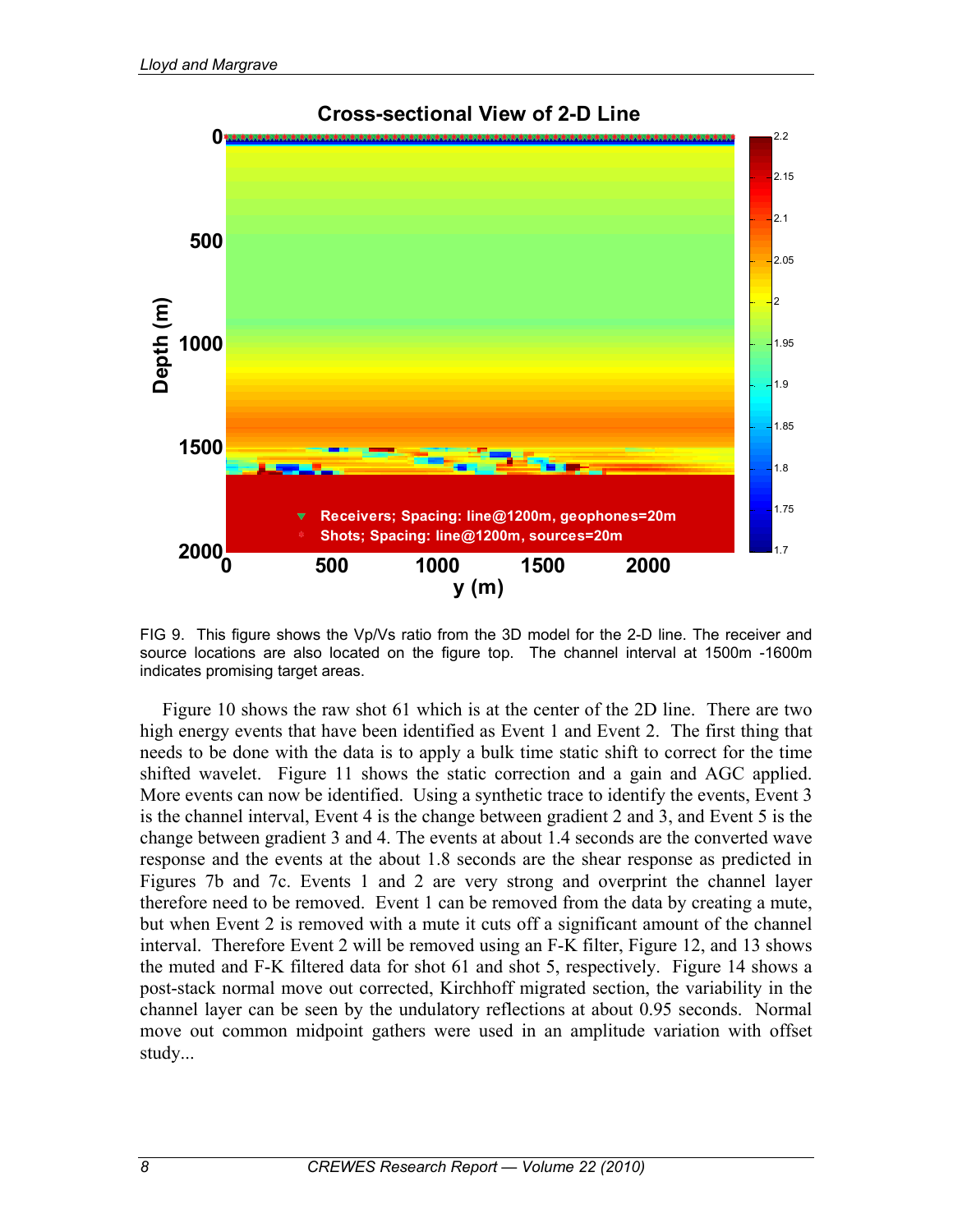

FIG 10. This figure shows the raw shot 61. Event 1 is the first breaks, indicated by blue. Event 2 is ground roll and is indicated with orange.



FIG 11. Shot 61 with 0.1 second bulk time shift, gain and AGC applied. Event 3 is the channel interval, indicated in green. Event 4, indicated in purple is an event created by the change in gradient 2 to 3. Event 5 is the gradient change between gradient 3 and 4; this event is indicated by pink.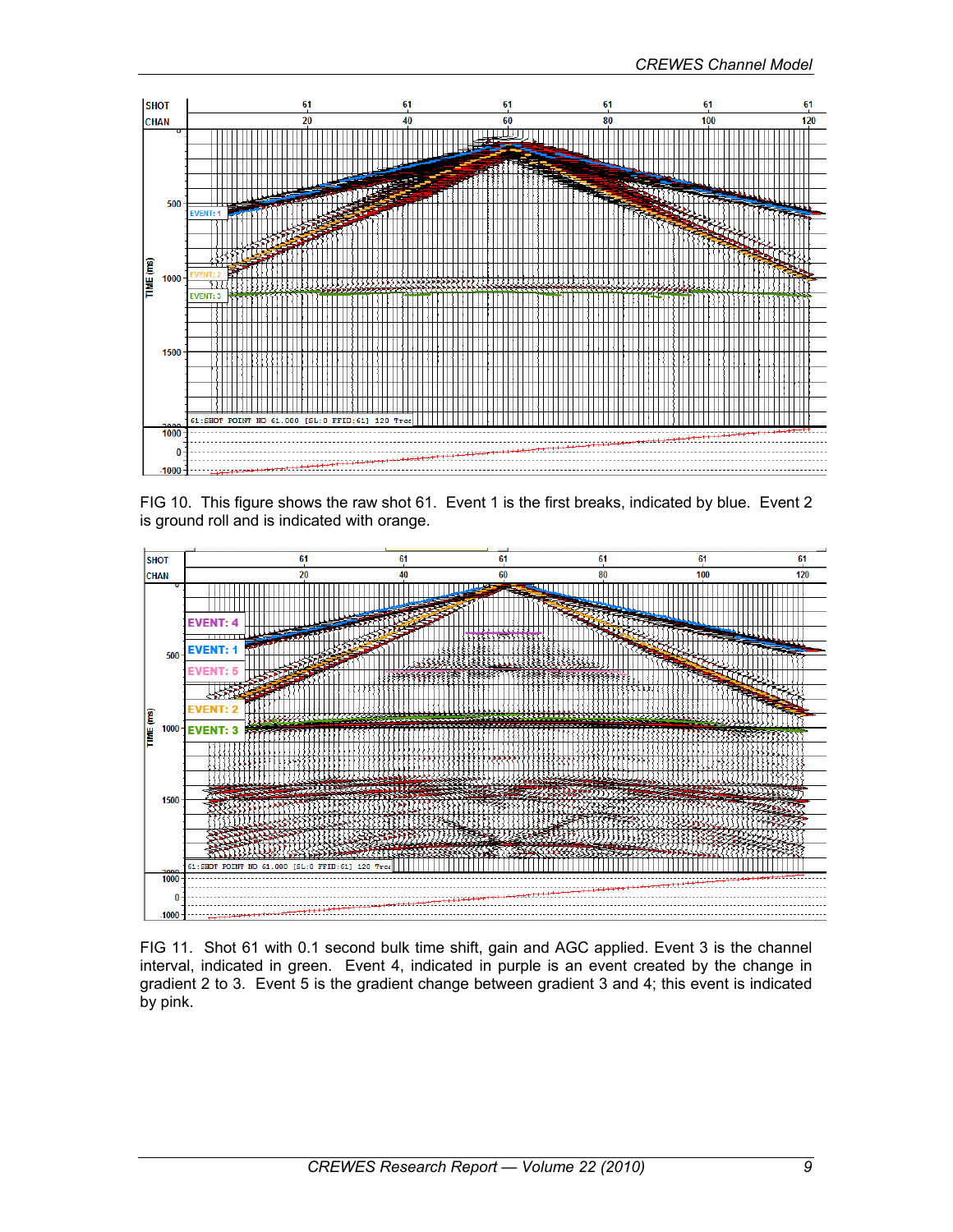

FIG 12. This figure shows the 61<sup>st</sup> shot record that has had a mute to kill the first breaks and an F-K filter to remove the ground roll.



FIG 13. This figure shows the 5<sup>th</sup> shot record that has had a mute to kill the first breaks and an F-K filter to remove the ground roll. Using an F-K filter to remove the ground roll allowed the data on the channel interval to remain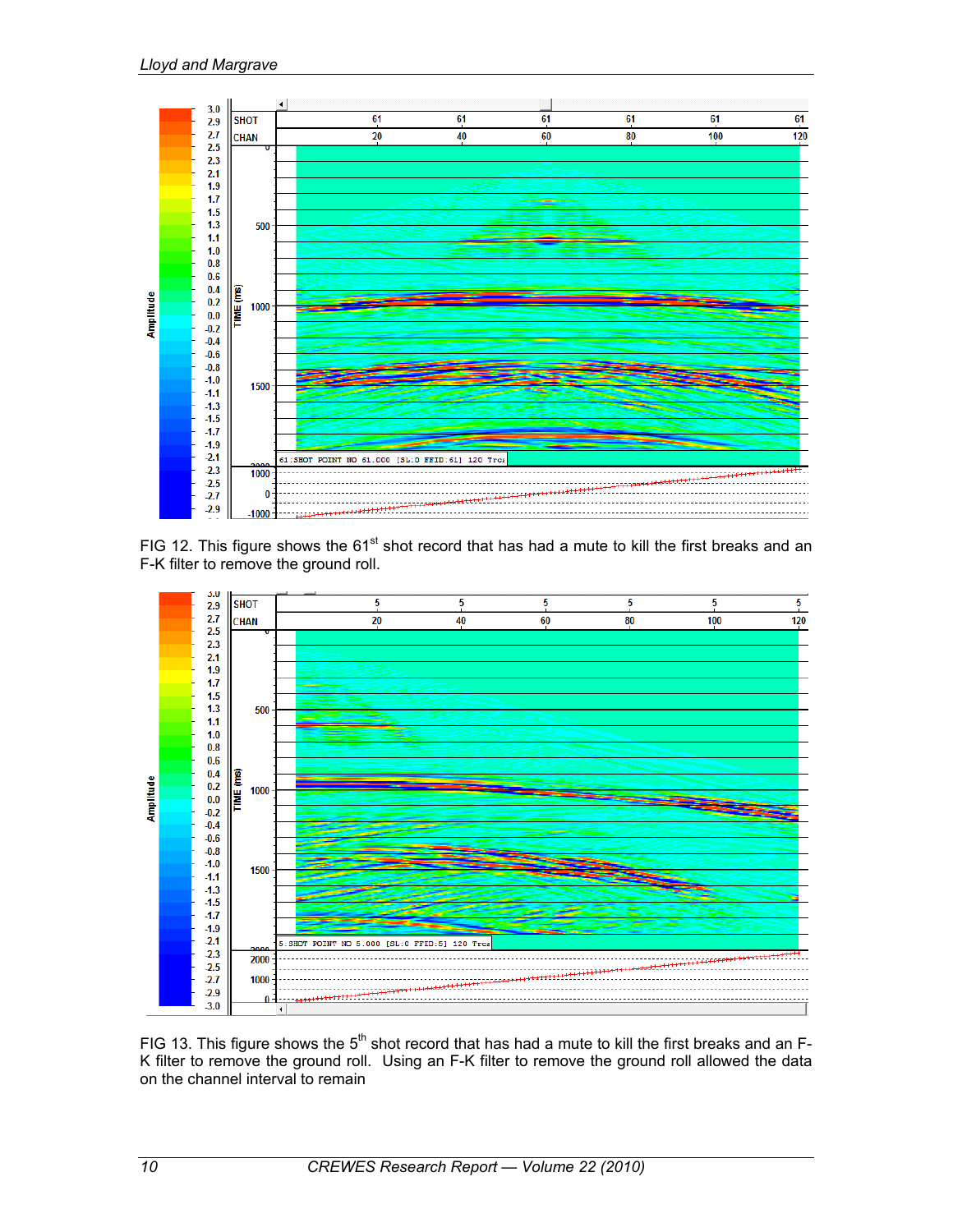

FIG 14. This figure shows a post-stack Kirchhoff migration. The channel interval is at about 0.9 seconds and shows undulations that can be attributed to the varying channel sands.



FIG 15. This figure shows a common midpoint gather for 510m and has been normal move out corrected. The area of interest is from 0.9 seconds to 1.0 seconds as this is the channel interval.

Figure 15 shows a common midpoint gather at 510m. At 510m horizontally and at 1500m depth, the Vp/Vs ratio is low and the impedance model has a negative contrast with the layer above it. Therefore the response of the top of the channel at this CMP gather would be negative, so a trough would be picked. Figure 16 shows the amplitude variation with offset for the trough at about 0.9s. It can be seen in this figure that the picked values follow the expected values, calculated from the Zoeppritz equations fairly well until higher offsets. The color bar shows that these higher offsets also occur on the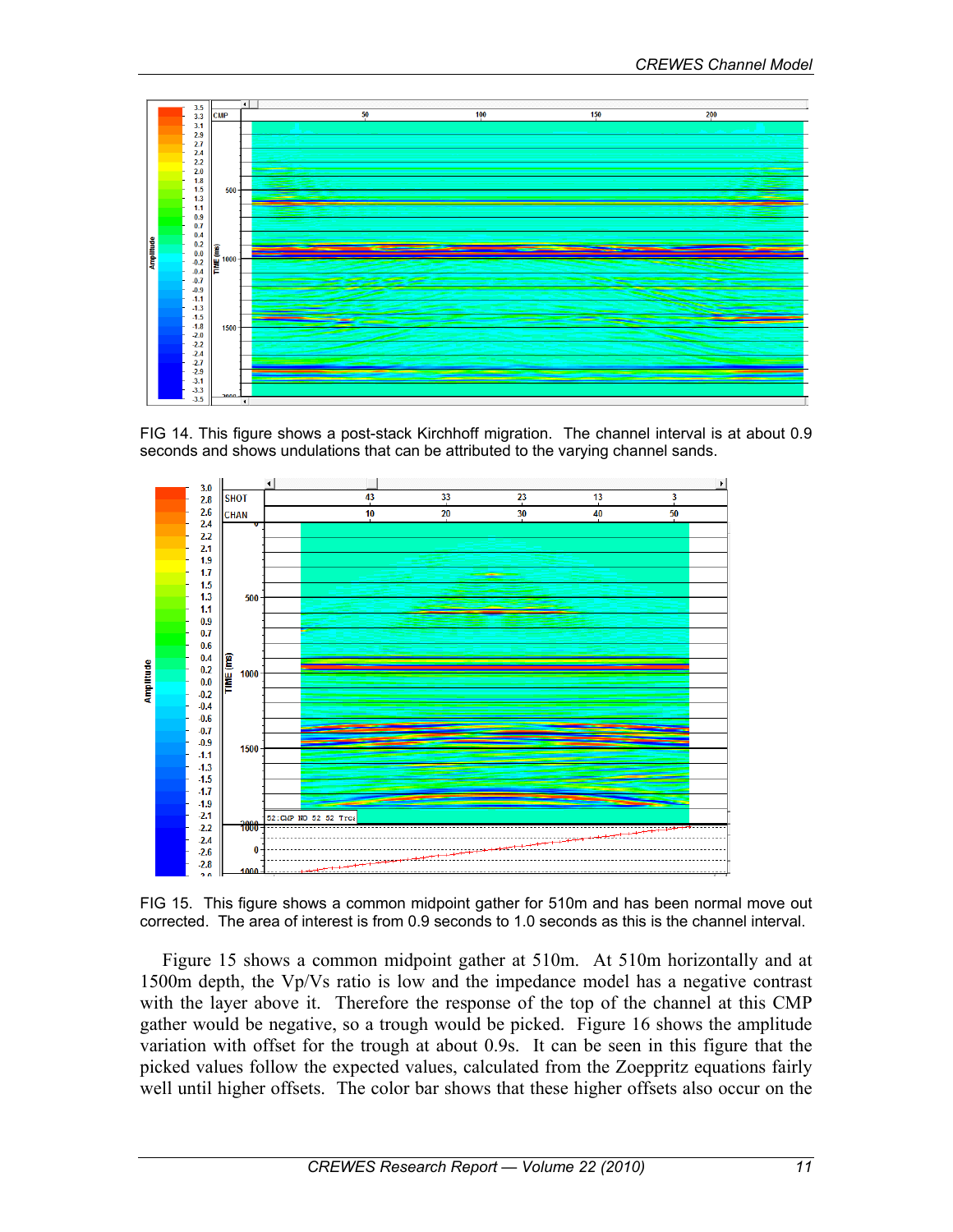edges of the section, so the divergence of the trend could possibly be correlated with the effects of removing the ground roll with an F-K filter. Figure 17 shows another common midpoint gather for 1300m were the Vp/Vs ratio is low and the p-wave impedance is also low. This contrast occurs at 1530m in depth. The picked amplitude response for this gather was then compared to that predicted from the Zoeppritz equations. The picks, seen in Figure 18 do not follow the expected values as well but still show a corresponding amplitude decrease with offset.



FIG 16. This figure shows the amplitude variation with offset for a common midpoint gather at 520m using normal move out corrected data. The impedance contrast at the 520m gather was negative resulting in a trough being picked. This point in the model also had a low Vp/Vs ratio. The blue line is the theoretical, expected result where as the coloured dots are measured. The color of the dots indicates the y-coordinate of the geophone that recorded the data.